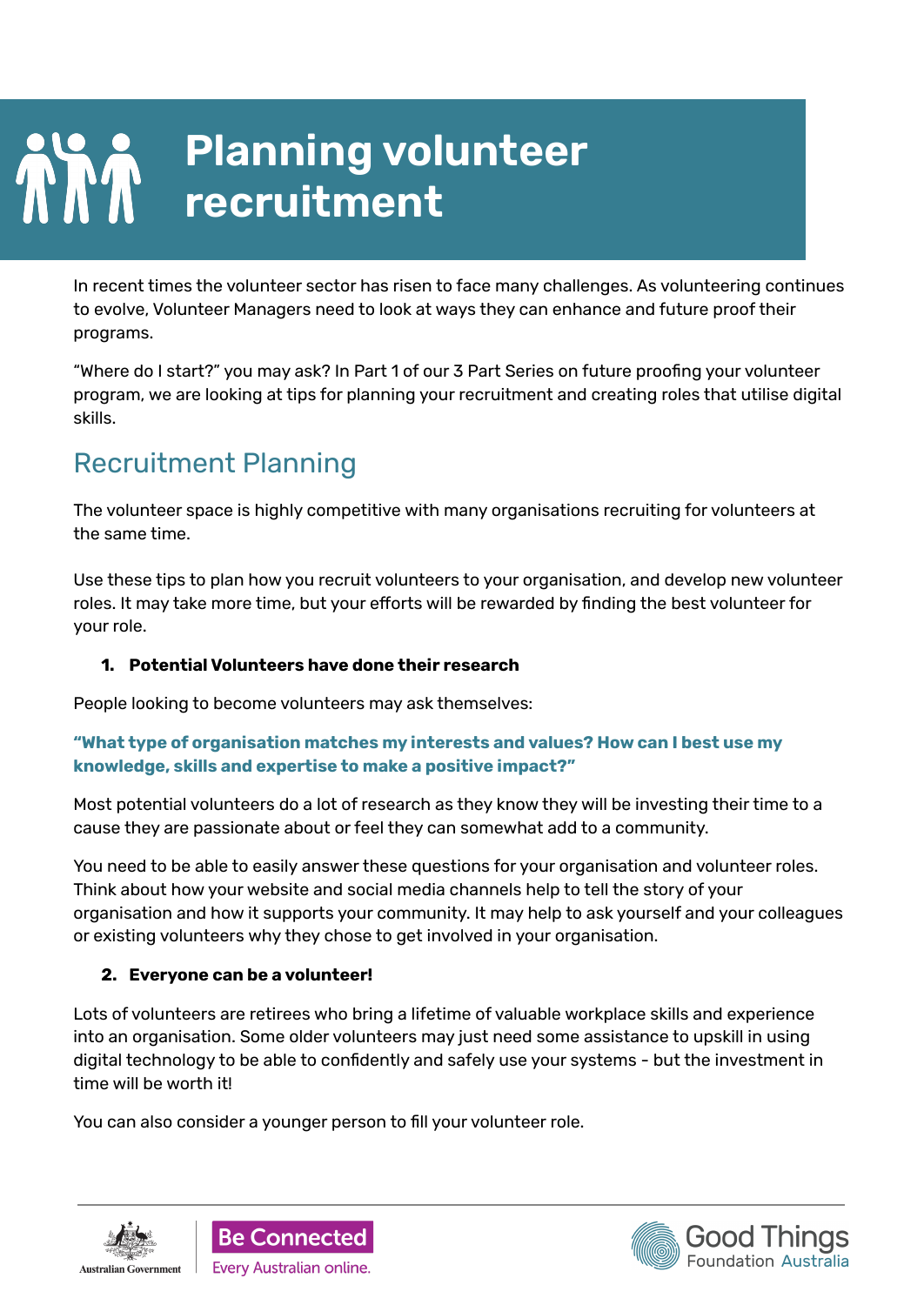Younger people have a keen desire to make an impact but tend to not be interested in organisations that are overly bureaucratic or archaic in their ways of working. Many younger people are passionate about using and keeping up to date with digital technology. Volunteering can also be a great way for young people to develop practical work experience.

#### **3. Get it sorted behind the scenes**

Before you recruit it is important for your organisation to develop a Volunteer Engagement policy that links to the National Standards on Volunteer [Involvement](https://www.volunteeringaustralia.org/wp-content/uploads/National-Standards-Document-FINAL_Web.pdf) and the National [Volunteer](https://www.volunteeringaustralia.org/resources/national-volunteer-guide/) Guide

Educate your whole organisation on how this engagement policy will work and on the role of the volunteer. This needs to be clearly communicated to all members of your team.

Develop position descriptions that truly reflect the role and responsibilities of each volunteer role. This will require you to think about the key aspects of the role such as the who, what, where, why, when and how of the role. Often when you are creating a new role it is a good idea to use this as a simple guide to ensure you cover off on all of the key elements of the role.

Know the policies and procedures that will apply to volunteers. For example, some organisations require their volunteers to have a police check (this is a requirement of the Be Connected program).

#### **4. Volunteering no longer needs to be in person**

Consider if volunteers can work remotely or virtually and consider designing flexibility into the role. Can the volunteer work after hours, from a co-working space, from home or a cafe? These strategies will support people who work full time or have caring responsibilities, cannot easily travel to your office or a person with a disability if your office is not fully accessible to get involved.

**TOP TIP:** Virtual volunteering is an excellent way to help you manage the costs associated with your Volunteer Program. Plus, it is an excellent way to be more inclusive.

#### **5. Think creatively about the roles you can offer**

Volunteers can be wonderful digital mentors, helping people in your community to feel confident about getting online. See our [description](https://www.beconnectednetwork.org.au/sites/default/files/role_of_a_digital_mentor_accessible.pdf) of the role of a digital mentor here for more information on what this might look like.

Other meaningful digital-based volunteer roles may include:

- digital marketing
- creating designs
- virtual consultations with learners to assess their needs and concerns
- updating your volunteer or client database
- digitising documents
- preparedness planning.